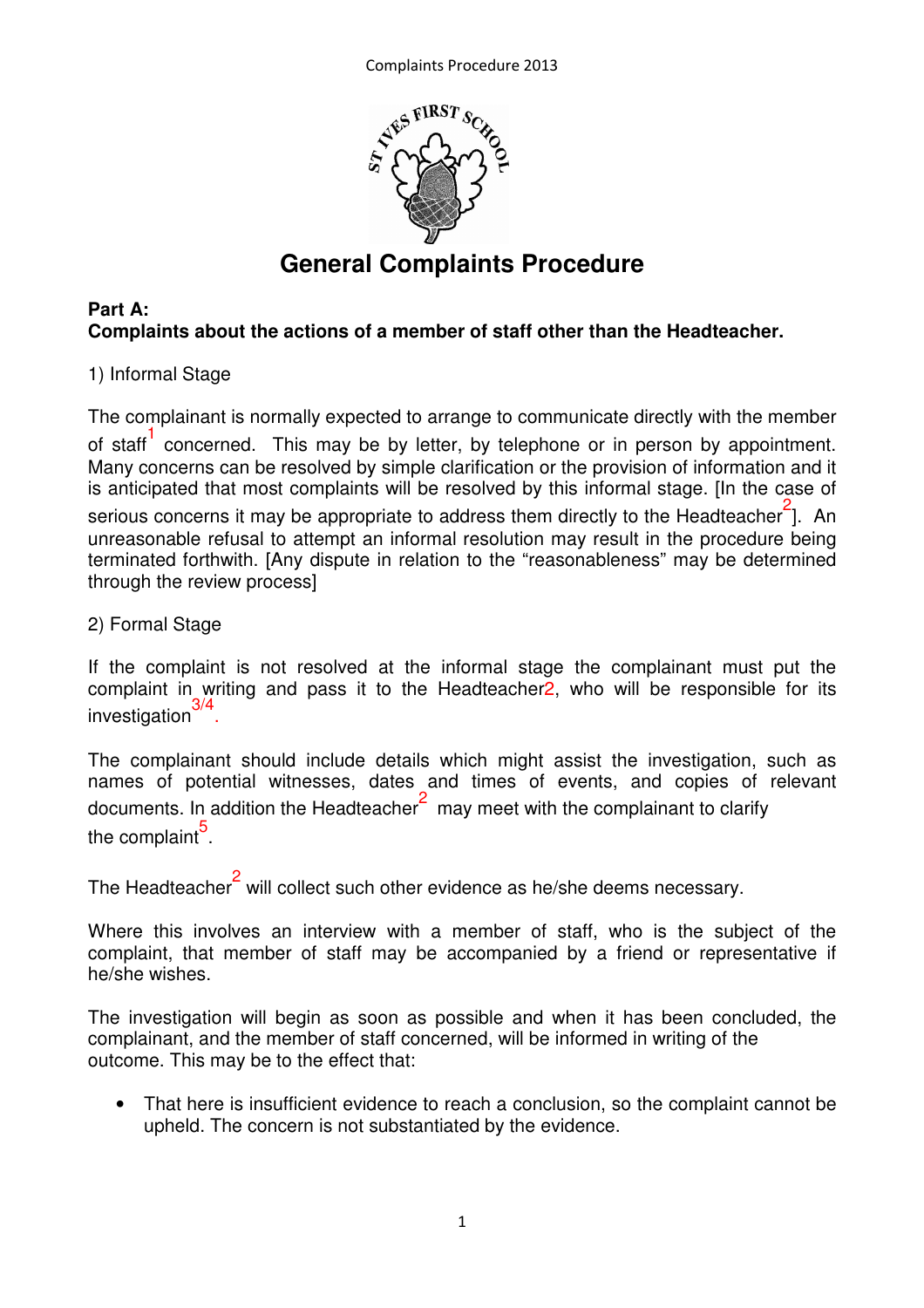- The concern was substantiated in part or in full. Some details may then be given of action the school may be taking to review procedures etc… but details of the investigation or of any disciplinary procedures will not be released.
- The matter has been fully investigated and that appropriate procedures are being followed, which are strictly confidential. [e.g. where staff disciplinary procedures are being followed]
- The complainant will be told that consideration of their complaint by the Headteacher is now concluded.

If the complainant is not satisfied with the manner in which the process has been followed, the complainant may request that the Governing Body review the process followed by the Headteacher<sup>2</sup> in handling the complaint. Any such request must be made in writing within two weeks of receiving notice of the outcome from the Headteacher, and include a statement specifying any perceived failures to follow the procedure. The procedure described in Part C will be followed.

If the complainant considers that the decision of the Headteacher is perverse, or that the Headteacher has acted unreasonably in considering the complaint, then the complainant may bring a complaint against the Headteacher under part B of this procedure. This will provide an opportunity for the evidence to support such a complaint to be investigated.

# **Part B: Complaining about the actions of the Headteacher**

1) Informal stage

The complainant is usually expected to arrange to speak directly with the Headteacher. [In the case of serious concerns it may be appropriate to raise them directly with the Chair of the Governing Body<sup>6</sup>. Many concerns can be resolved by simple clarification or the provision of information. If the matter is not resolved, and if both parties agree, then a third party may be invited to act as a mediator at a further meeting. A refusal, unreasonably, to attempt an informal resolution may result in the procedure being terminated forthwith.

2) Formal Stage

If the complaint is not resolved at the informal stage the complainant must put the complaint in writing and pass it to the Chair of the Governing Body<sup>6</sup> who will determine which of the agreed procedures to invoke $\frac{3}{4}$ . If it is determined that the complaint is "General", the Chair<sup>6</sup> will arrange for its investigation.

The complainant should include details which might assist the investigation, such as intial witnesses, dates and times of events, copies of relevant documents etc. In addition the complainant will be invited to meet with the Chair<sup>6</sup> to present oral evidence or to clarify the complaint<sup>5</sup>.

The Chair<sup>6</sup> will collect such other evidence as is deemed necessary. This may include the interviewing of witnesses and others who may provide relevant information.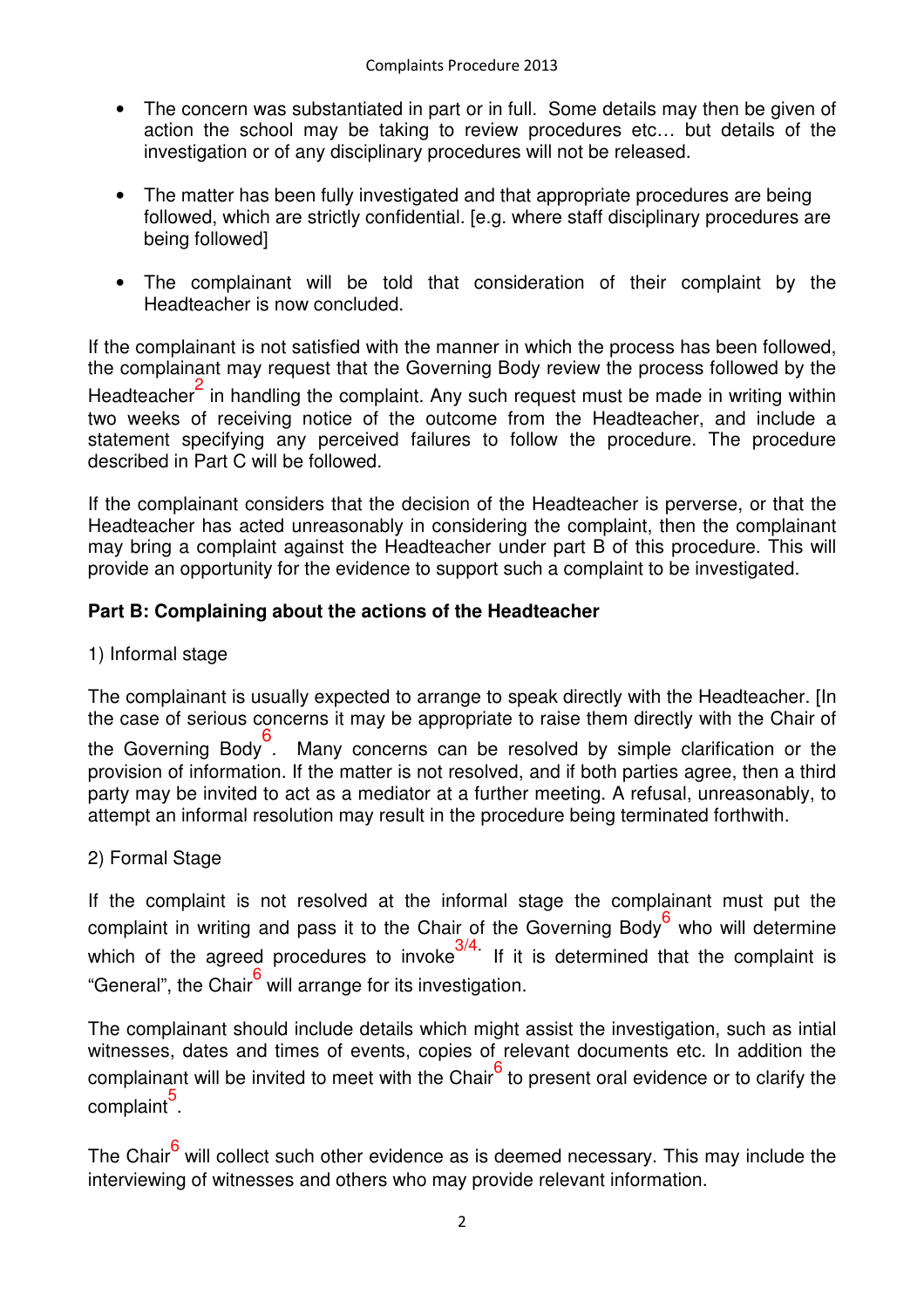The Headteacher will be provided with a copy of the complaint and any additional evidence presented by the complainant or collected by the Chair<sup>6</sup>. Once there has been an opportunity for the Headteacher to consider this, he/she will be invited to meet separately with the Chair<sup>6</sup>, in order to present written and oral evidence in response. The Headteacher may be accompanied at this meeting by a friend or representative.

When the investigation has been concluded, the complainant and the Headteacher will be informed in writing of the outcome. The complainant will not be informed of any disciplinary/capability action.

The complainant will be told that consideration of their complaint by the Chair<sup>6</sup> is now concluded.

If the complainant is not satisfied with the manner in which the process has been followed, or considers that the decision of the Chair<sup>6</sup> is perverse, or that the Chair<sup>6</sup> has acted unreasonably in considering the complaint, then the complainant may request that the Governing Body review the handling of the complaint by the Chair<sup>6</sup>.

Any such request must be made in writing within two weeks of receiving notice of the outcome from the Chair<sup>6</sup>, and include a statement specifying any perceived failures.

# **Part C: Review Process**

Any review of the process followed by the Headteacher<sup>2</sup> (Part A) or the Chair<sup>6</sup> (Part B) shall be conducted by a panel of three members of the Governing Body.

The review will normally be conducted through a consideration of written submissions, but reasonable requests to make oral representations should be considered sympathetically.

The panel will first receive written evidence from the complainant.

The panel will then invite the Headteacher<sup>2</sup> or the Chair6, as appropriate, to make a response to the complaint.

The panel may also have access to the records kept of the process followed.

The complainant, and the Headteacher  $2$  or the Chair , as appropriate, will be informed in writing of the outcome. This may be to the effect that:

- There is insufficient evidence to reach a conclusion, so the complaint cannot be upheld
- The concern is not substantiated by the evidence
- The concern was substantiated in part or in full but that the procedural failure did not affect the outcome significantly so the matter is now closed.
- The concern was substantiated in part or in full and the Governing Body will take steps to prevent a recurrence or to rectify the situation [where this is practicable].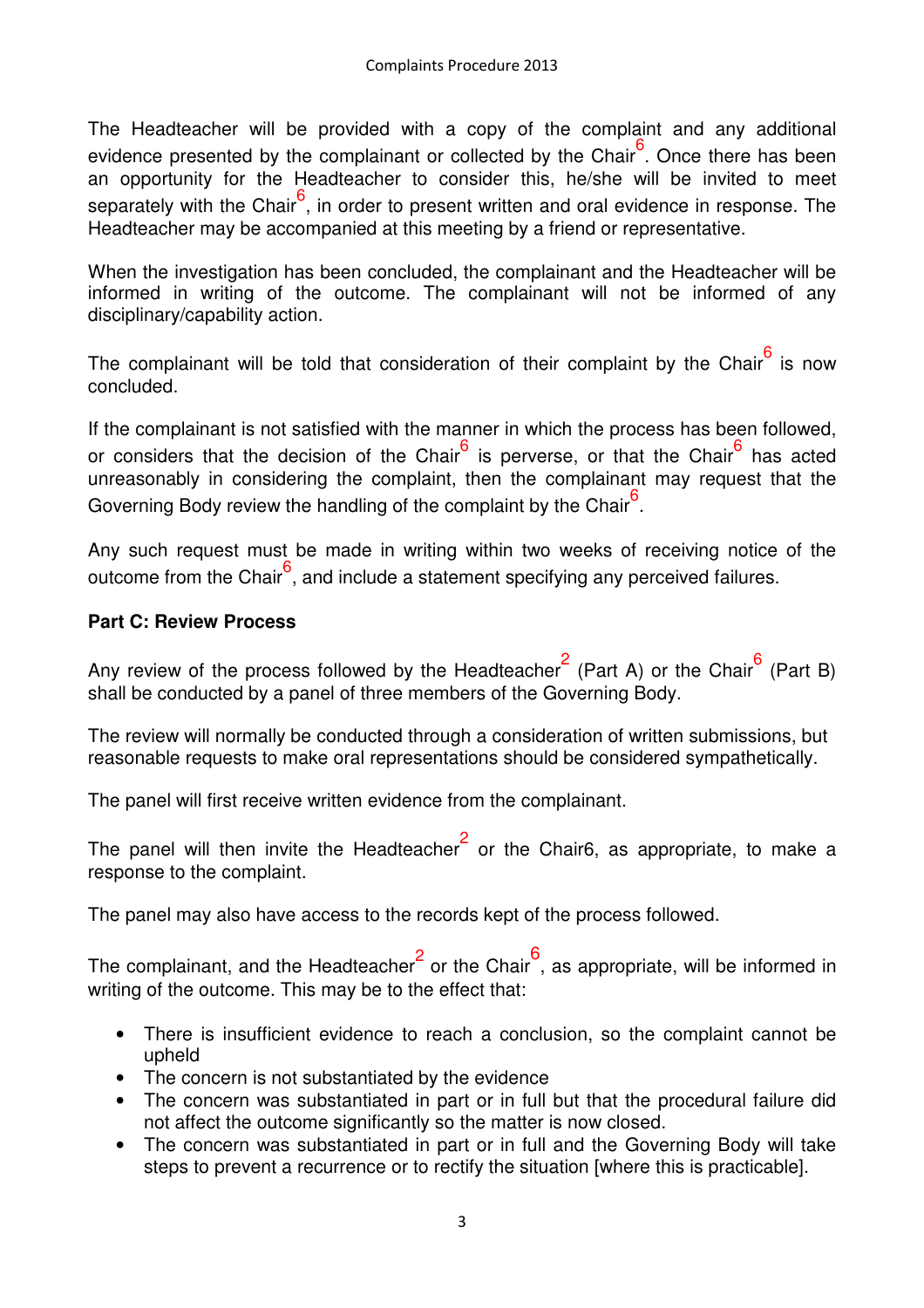#### **What to do if you are unhappy with the school and governing body's response?**

Your next step is to contact the Local Government Ombudsman (LGO) if you have been unable to resolve your concern with the school. To contact the LGO you can telephone their Advice Team on 0300 061 0614 or 0845 602 1983 (8.30am to 5.00pm Monday to Friday). You will be able to discuss your complaint with one of their advisers who can explain what to do next. Alternatively you can text the LGO on 0762 480 4299, email: advice@lgo.org.uk or complete an online complaint form at www.lgo.org.uk/making-acomplaint

#### **Superscripts**

- 1. or other designated post-holder/middle manager, such as a Key-stage Co-ordinator, Head of Department, Head of Year.
- 2. or other designated member of staff on behalf of the Headteacher [in such case the head must be satisfied that the process has been conducted properly and accept responsibility for the same]
- 3. Alternatively the complainant may be referred back to the informal stage of the procedure.
- 4. If the complaint is judged to be vexatious, then the complainant will be informed that their complaint will not be accepted and will not be investigated.
- 5. it may be appropriate to offer the complainant the opportunity to be accompanied by a friend at any such meeting.
- 6. or designated governor responsible for investigating complaints.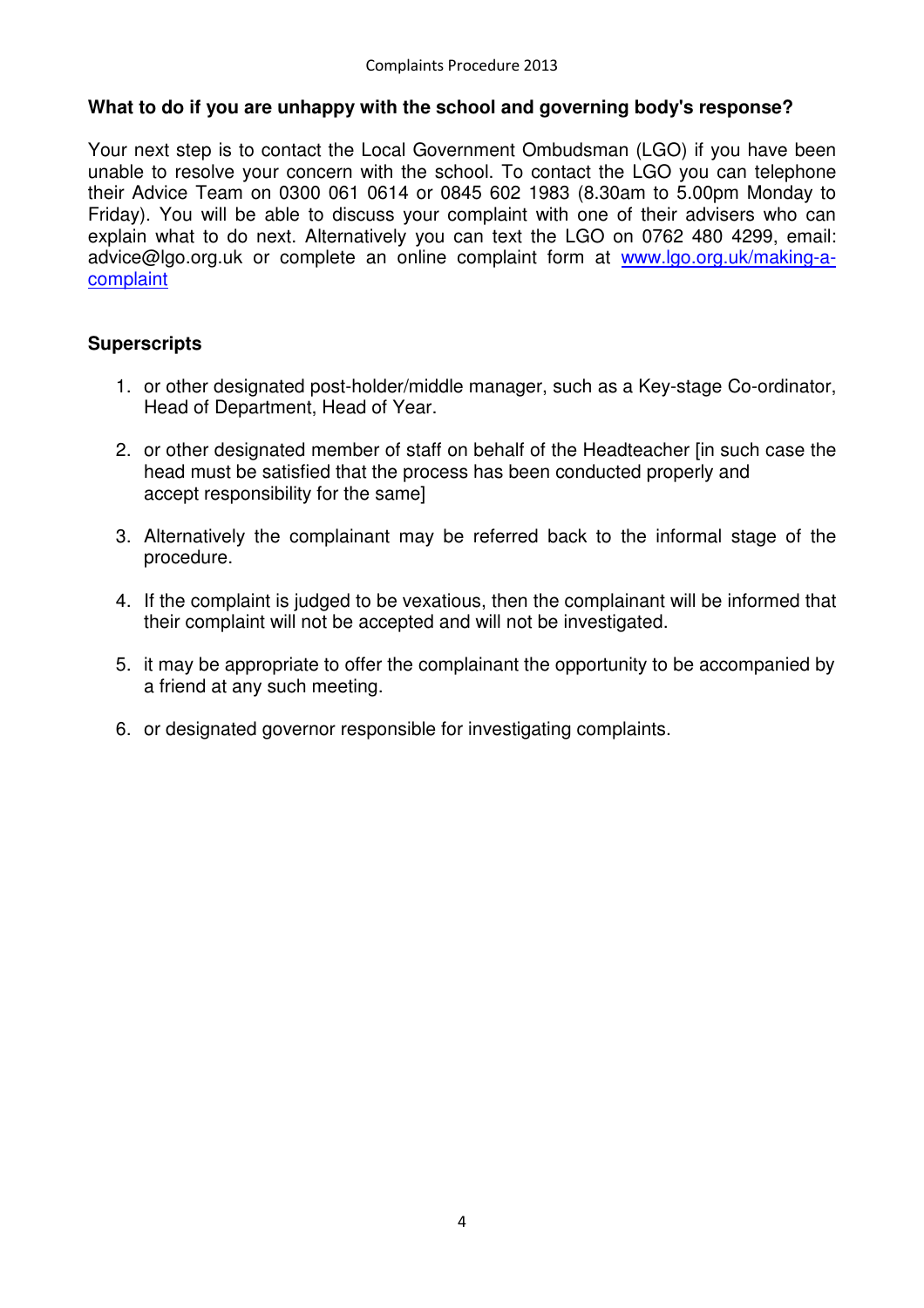# **Appendix 1**

# **What if I have Concerns about Aspects of my Child's Education?**

# **A GUIDANCE LEAFLET FOR PARENTS**

Dorset's schools have excellent relationships with their parents. From time to time however you may have a concern about aspects of your child's education. Schools will be happy to look into these concerns. Most concerns are resolved by informal discussion with school staff. This leaflet answers some of the most commonly asked questions.

Q. What if my complaint is to do with admissions, curriculum, exclusions or special educational needs?

A. There is a separate statutory complaints procedure for dealing with your complaint. It cannot be dealt with under the school's complaints procedure. Dorset Local Authority's telephone numbers for guidance if you wish to make a complaint relating to these areas are as follows:

• Admissions: 01305 221060

• Curriculum: 01305 254698

• Exclusions: 01258 455202

• Special Educational Needs: 01305 224888

Q. What do I do if I have a concern about my child's education?

A. You should discuss your concern with the school.

Q. What if my child is no longer on the school roll?

A. The school will set aside your complaint and take no further action under this policy. The Headteacher or Chair of Governors will write to you closing the matter on behalf of the school.

Q. What if I take my child off the school roll during the time my complaint is being considered?

A. The school will set aside your complaint and take no further action under this policy. The Headteacher or Chair of Governors will write to you closing the matter on behalf of the school

. Q. Who should I contact at the school?